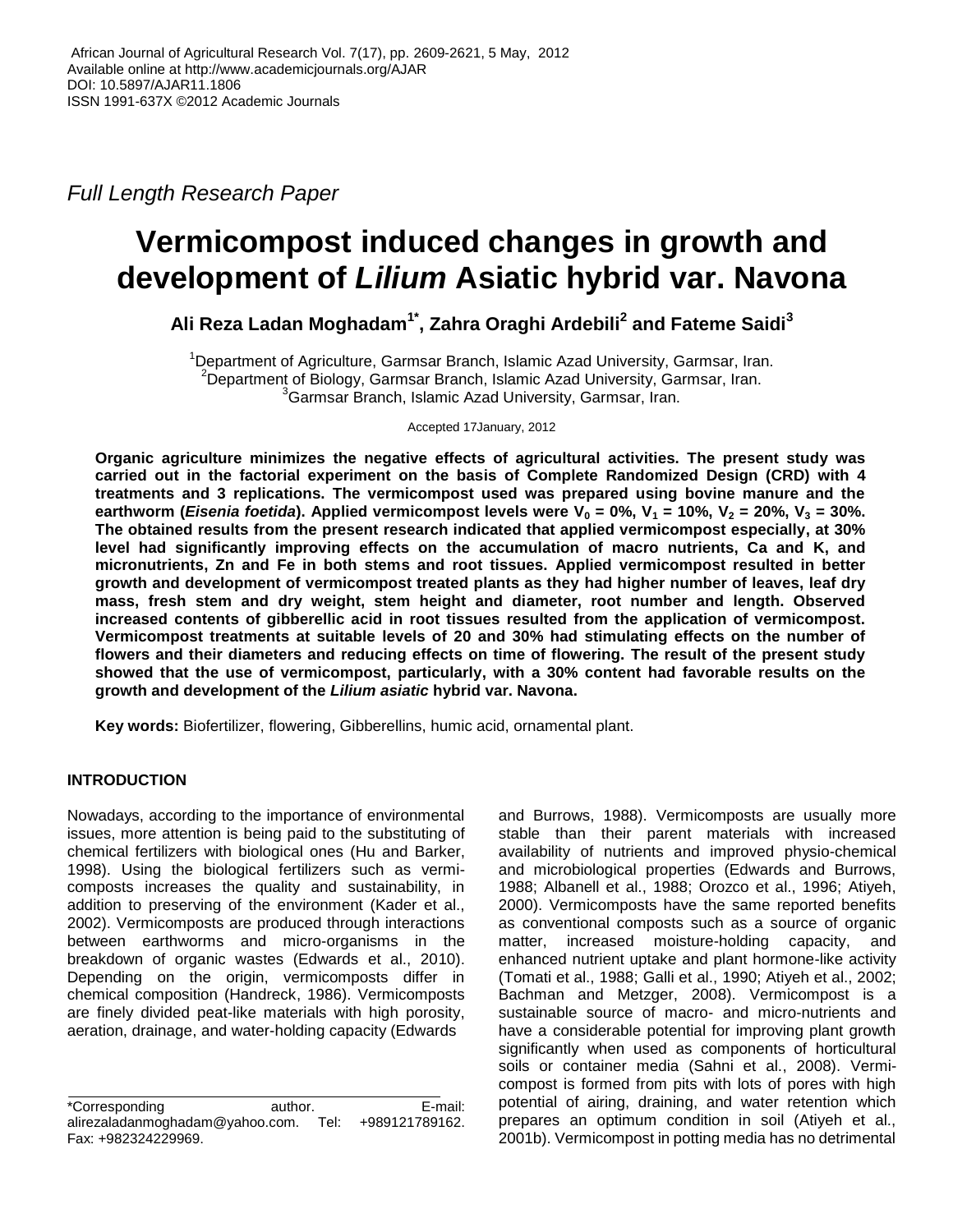but rather a stimulatory effect on the emergence and root growth of seedlings and has thus, a considerable potential for substituting peat in horticultural potting substrates (Zaller, 2007a, b). Replacing part of the ground soil by different amounts of vermicomposts with different origins leads to increased germination, growth and flowering in laboratory and greenhouse condition in a vast variety of ornamental plants and vegetables such as marigold (Atiyeh et al., 2001a), tomato (Atiyeh et al., 2001b) and pepper (Arancon et al., 2004).

*Lilium* belongs to the Liliaceae family. Lilies are of special economic importance because they possess big, beautiful and attractive flowers. This plant is known as one of the important bulbous products and has possessed the  $7<sup>th</sup>$  position among the cut flowers of the world (Varshney et al., 2000).

Despite the proposed enhancing effects of vermicompost, it is stated that high level of it could have inhibiting effect on the plant growth and development, this could be probably due to plant stress by its high soluble salt concentration (Wang et al., 2010). The results of some studies indicated that the application of some levels of vermicompost did not result in significantly increased plant growth and linear relationship between applied vermicompost levels and growth and development of treated plants have not been observed. Atiyeh et al. (2000) reported that lower concentrations of vermincomposts (<50%) into potting mixtures produced greater tomato plant growth and yield effects than the higher concentrations.

High rates of vermicompost substitution may cause adverse effects on plant growth and yield (Arancon et al., 2004). Greater proportions of vermicomposts substituted in growth media have not improved plant growth as much as smaller proportions (Atiyeh et al., 1999, 2000, 2001, 2002). Crop plants are sensitive to the negative effects of vermicompost at early stages of development (Ievinsh, 2011). Vermicompost substitution inhibited seed germination and seedling growth with almost linear decrease of growth with an increasing concentration of vermicopost in the substrate (Ievinsh, 2011). It is suggested that, vermicompost must be applied cautiously for practical purposes of plant propagation (Ievinsh, 2011). Therefore, the determination of considerable growth inducing levels of vermicompost for reducing costs of agriculture is essential. The purpose of this study was to examine the possible impacts of different levels of vermicompost on the growth, developmental and physiological characteristics of *Lilium asiatic* hybrid var. Navona, an important ornamental plant used to obtain the best and economic level of vermicompost for better growth and development.

#### **MATERIALS AND METHODS**

The bulb of *L. asiatic* hybrid var. Navona had been purchased through a reliable importer. The choice of genus was done

|                             |  |  |  |  | Table 1. Characteristics of the applied |  |
|-----------------------------|--|--|--|--|-----------------------------------------|--|
| soil before the experiment. |  |  |  |  |                                         |  |

| <b>Measured indexes</b> |                         |  |  |  |
|-------------------------|-------------------------|--|--|--|
| Soil tissue             | Loam                    |  |  |  |
| рH                      | 7.5                     |  |  |  |
| EC                      | 2.4 dS $m^{-1}$         |  |  |  |
| N                       | 0.08(%)                 |  |  |  |
| P                       | 75 mg $L^{-1}$          |  |  |  |
| ĸ                       | 413.2 mg $L^{-1}$       |  |  |  |
| Fe                      | 10.32 mg $L^{-1}$       |  |  |  |
| 7n                      | 18.9 mg $L^{-1}$        |  |  |  |
| Cu                      | $0.98 \text{ mgl}^{-1}$ |  |  |  |
| Mn                      | $2 \text{ mgl}^{-1}$    |  |  |  |
| R                       | 1.04 mg $L^{-1}$        |  |  |  |

**Table 2.** Measured characteristics of the used vermicompost.

| <b>Measured indexes</b> |                 |  |  |  |
|-------------------------|-----------------|--|--|--|
| Soil tissue             | Loam            |  |  |  |
| pH                      |                 |  |  |  |
| EC                      | 3.7 dS $m^{-1}$ |  |  |  |
| <b>Total N</b>          | 1.84%           |  |  |  |
| P                       | 0.57%           |  |  |  |
| K                       | 0.87%           |  |  |  |
| Cа                      | 8.87%           |  |  |  |
| Fe                      | 950 mg $L^{-1}$ |  |  |  |
| Z <sub>n</sub>          | 348 mg $L^{-1}$ |  |  |  |
| Mn                      | 325 mg $L^{-1}$ |  |  |  |

according to the color, market and number of produced flowers on a branch cultivated in Iran. The pot experiment was carried out in a Complete Randomized Design (CRD) with four treatments and three replications. The impact of bovine manure vermicompost at 4 levels (V0 = as a control plants,  $V_1 = 10\%$ ,  $V_2 = 20\%$ ,  $V_3 = 30\%$ ) were studied.

In order to produce the vermicompost,  $30 \times 50 \times 100$  cm boxes were prepared and some 25 cm diameter holes were made on them and the bottoms covered with metal net boxer. The boxes were filled with raw material including bovine manure and about 500 g of earthworms (*E. foetida*) and the optimum condition, regarding heat and humidity was met and continued for 4 months and the needed vermicompost for the study was also prepared. The analysis results of the prepared vermicompost were indicated in Table 2.

The experimental design was a complete randomized one with four treatments and three replications. Plants were grouped in 4 treatments including  $V_0$  = as a control plants,  $V_1$  = 10%,  $V_2$  = 20% and  $V_3$  = 30%. Before planting physical and chemical characteristics of vermicompost, soil and used water were examined (Tables 1, 2 and 3).

Nine bulbs with an interval of 15 cm were planted in each pot (40 25 \* 60). Plants were grown in natural light and at an average temperature of 21.5°C. Plants were harvested after the period of growth and flowering (about 3.5 months). Growth indexes such as height and diameter of stem, diameter of flower, dry and fresh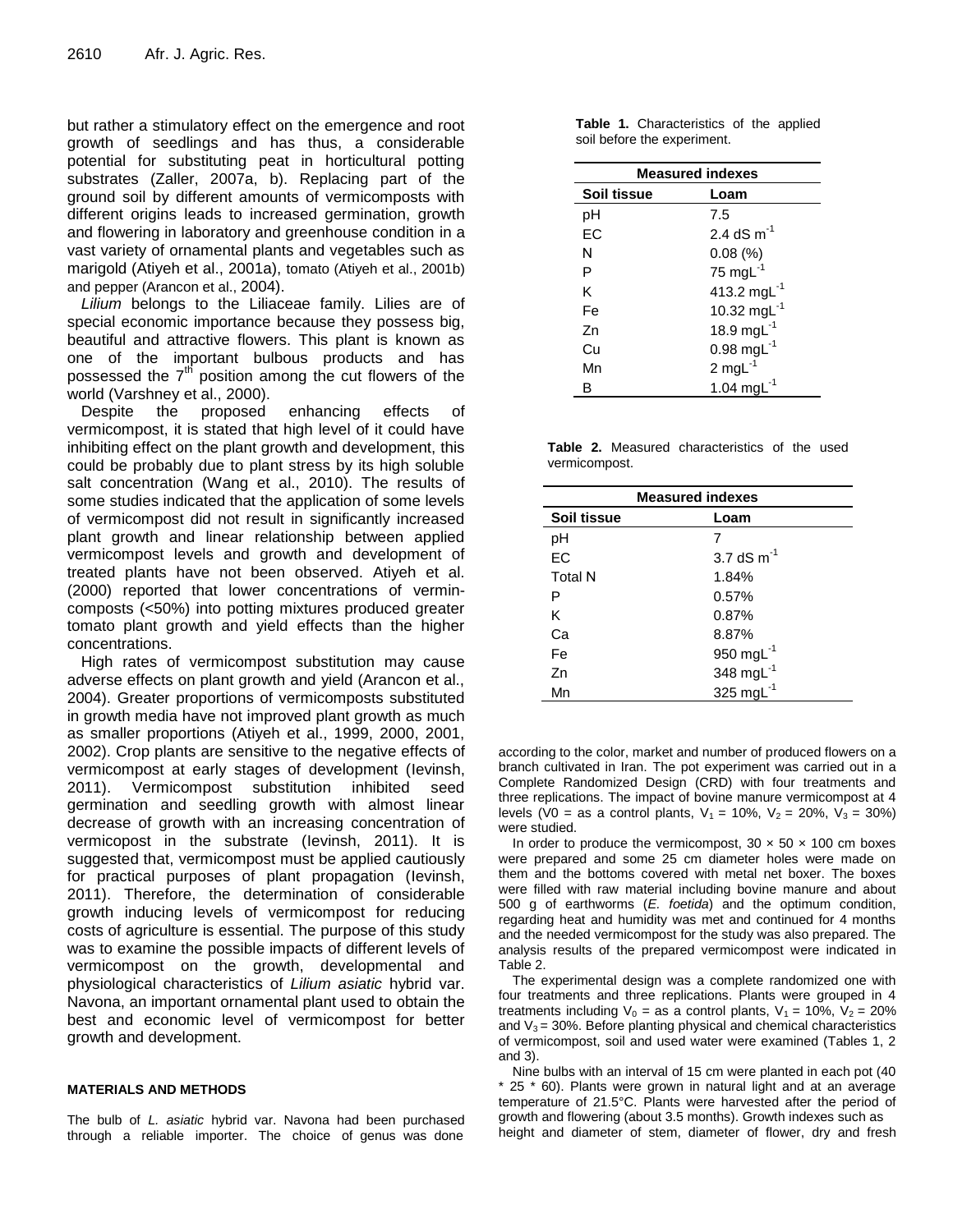**Table 3.** Characteristics of the used water.

| <b>Measured indexes</b> |                                            |  |  |  |
|-------------------------|--------------------------------------------|--|--|--|
| Soil tissue             | Loam                                       |  |  |  |
| рH                      | 7.5                                        |  |  |  |
| ЕC                      | $0.045$ dS m <sup>-1</sup>                 |  |  |  |
| SAR                     | $0.3 \text{ med}^{-1}$                     |  |  |  |
| LR                      | 0.4 meg $L^{-1}$                           |  |  |  |
| Mg                      | 41 mg $L^{-1}$                             |  |  |  |
| Сa                      | 720 mq $L^{-1}$                            |  |  |  |
| So <sub>4</sub>         | 52.836 mg $L^{-1}$                         |  |  |  |
| СI                      | 14.2 mg $L^{-1}$                           |  |  |  |
| $HCO3-1$                | 164 mg $L^{-1}$                            |  |  |  |
| $CO3-2$                 | 0 mg $L^{-1}$                              |  |  |  |
| requirement.            | SAR: Sodium absorbation rate; LR: Leaching |  |  |  |

weight of stem, number of flowers and some other physiological characteristics including amount of Fe, Zn, Ca and K of stem and root, and gibberellins (GA) content of root were measured at the end of the growth period.

Ash solution was prepared by wet ash method. Determination by atomic absorption spectroscopy, Varian specter-AA200 was used to measure the elements, Fe, Zn, Ca and K. Finally, the concentration of each element was measured per each gram of dry mass.

Gibberellic acid (GA) concentration was measured as previously described by Shengjie et al. (2008). A solid-phase extraction (SPE) pre-treatment method was used to concentrate and purify hormones from plant samples. 1 g of fresh tissue was put in the solution of methanol, water and acetic acid with a proportion of (30: 70: 1) and the solution was homogenized by homogenizer. The supernatant was separated with centrifuge and after being placed in SPE column C18, the solution of ethanol, water, acetic acid with the proportion of (80: 20: 1) was used. This solution was dried, resolved in methanol and used for the determination of GA content. The separation was carried out on a  $C_{18}$  reversed-phase column, using methanol/water containing 0.2% formic acid (50: 50, v/v) as the isocratic mobile phase at the flow-rate of 1.0 ml min−1 .

 Analysis of variance was performed on all data sets. Duncan test with a probability of 0.05 was used to show significant differences between treatments. All data are presented as mean±SE.

#### **RESULTS**

The applied vermicompost especially, at 30% level had significantly improving effects on the accumulation of macro-nutrients, Ca and K in root and stem tissues (Figures 1 and 2). The effect of application of vermicompost on Fe and Zn content of stem tissues was significant (Figures 3 and 4) where the highest amounts of them were detected at 30% level of applied treatments. Applied vermicompost especially, at 20 and 30% had significantly enhancing effects on the Fe and Zn contents of root tissues (Figures 3 and 4).

The application of vermicompost especially, at 20 and 30% treatments resulted in significantly increased root number and length as they shown in Figures 5 and 6.

Application of vermicompost resulted in improved GA

contents of root tissues with the highest observed amount at 30% treatment (Figure 7).

Based on our results, the effect of vermicompost on the stem height, diameter and dry weight was significant (Figures 8, 9 and 10). The highest amounts of them were found at 30% vermicompost treatment.

All used levels of veremicompost at 10, 20 and 30% respectively, had significantly enhancing effects on the number of leaves (Figure 11). The applied treatments of 20 and 30% respectively, had significantly increasing effects on leaf dry mass (Figure 12).

The stimulating effect of applied vermicompost on the number of flower was observed only at 30% level of significance (Figure 14). The results indicated that impact of vermicompost on flower diameter was significant (Figure 13). Flower diameter in  $V_2$  and  $V_3$  treatment groups was significantly increased (Figure 13). The time of flowering was significantly reduced by the application of 30% vermicompost (Figure 15).

### **DISCUSSION**

The obtained results from the present research indicated that the applied vermicompost especially, at 30% level of significance had significantly improving effects on the accumulation of macro nutrients, Ca and K, and micronutrients, Zn and Fe in both stem and root tissues. It could result from vermicompost containing humic acid and minerals in suitable and available forms and vermicompost-induced changes in root system and metabolism.

It is recorded that compared to conventional composts, vermicompost was 40 to 60% richer in humic compounds (Dominguez et al., 1997). Humic acid increases nutrient accumulation in conditions of limited nutrient availability (David et al., 1994). Treatment with humic acids derived from vermicompost enhanced growth of tomato and cucumber (Atiyeh et al., 2002). Treatments with vermincompost showed increased accumulation of N, P, K, S, Mn and Fe in chickpea seedlings (Sahni et al., 2008). Vermicomposts contain nutrients in forms that are readily taken up by the plants such as nitrates, exchange-able phosphorus and soluble potassium, calcium, and magnesium (Edwards and Burrows, 1988; Orozco et al., 1996; Atiyeh, 2001). The high nitrate content of the mature vermicompost (Atiyeh, 2001) and presence of available forms of minerals led to enhanced growth of tomato plants in vermicompost derived from pig wastes (Atiyeh et al., 1999).

At the present research, the application of vermincompost resulted in induced morphological changes of root and increased GA content of root tissues. The observed changes in root system could be as a result of induced hormonal changes, especially, GA, the hormonelike activities of vermicompost and improved nutrition. In addition to GA effect on root system, it could affect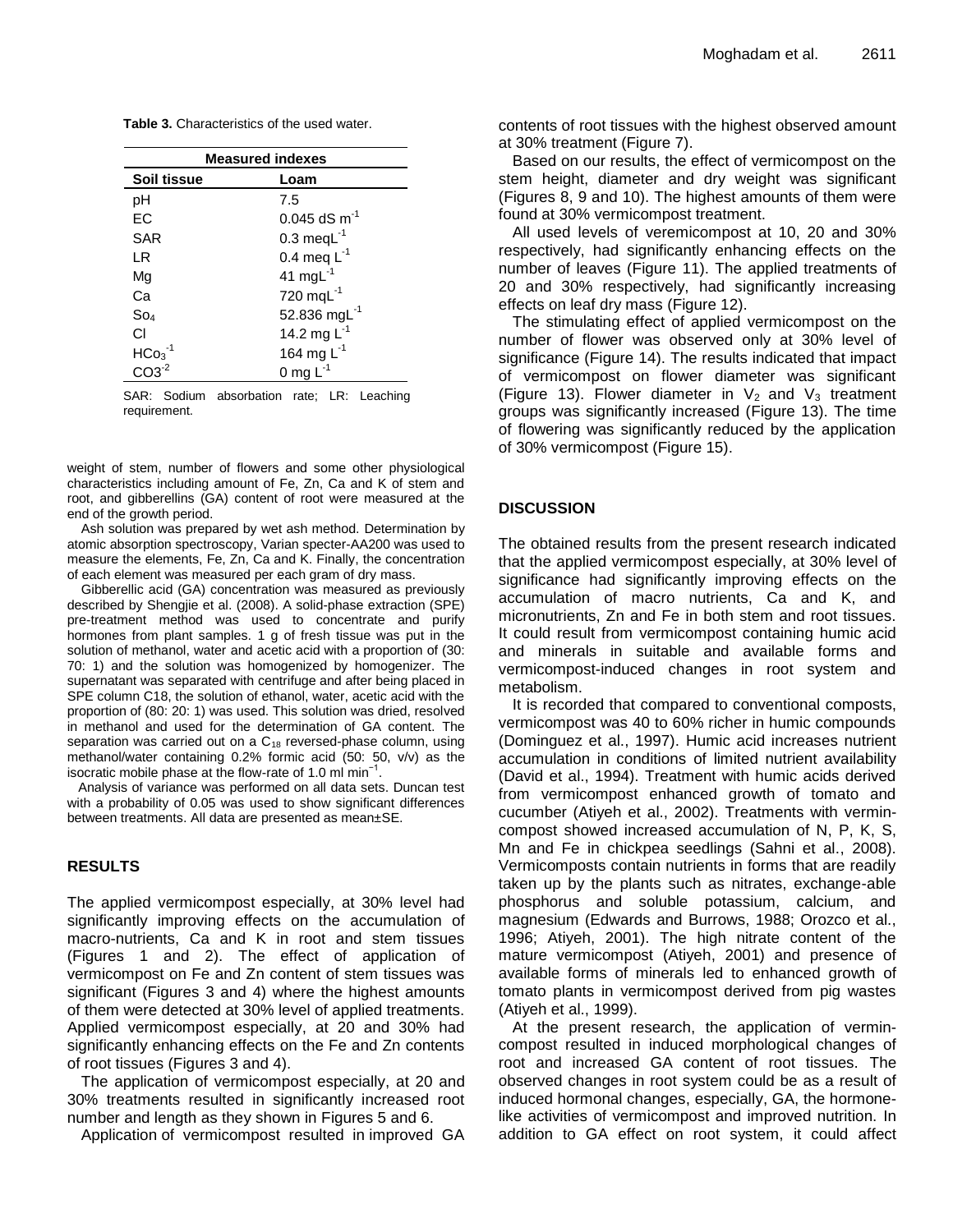

**Figure 1.** The effect of different levels of vermicompost on the Ca content of stem and root tissues ( $\bar{X}$  ±SE) in *Lilium* Navona. The vertical bars indicate standard errors of three replications.



**Figure 2.** The effect of different levels of vermicompost on the K content of stem and root tissues (  $\bar{X}$  ±SE) in *Lilium* Navona. The vertical bars indicate standard errors of three replications.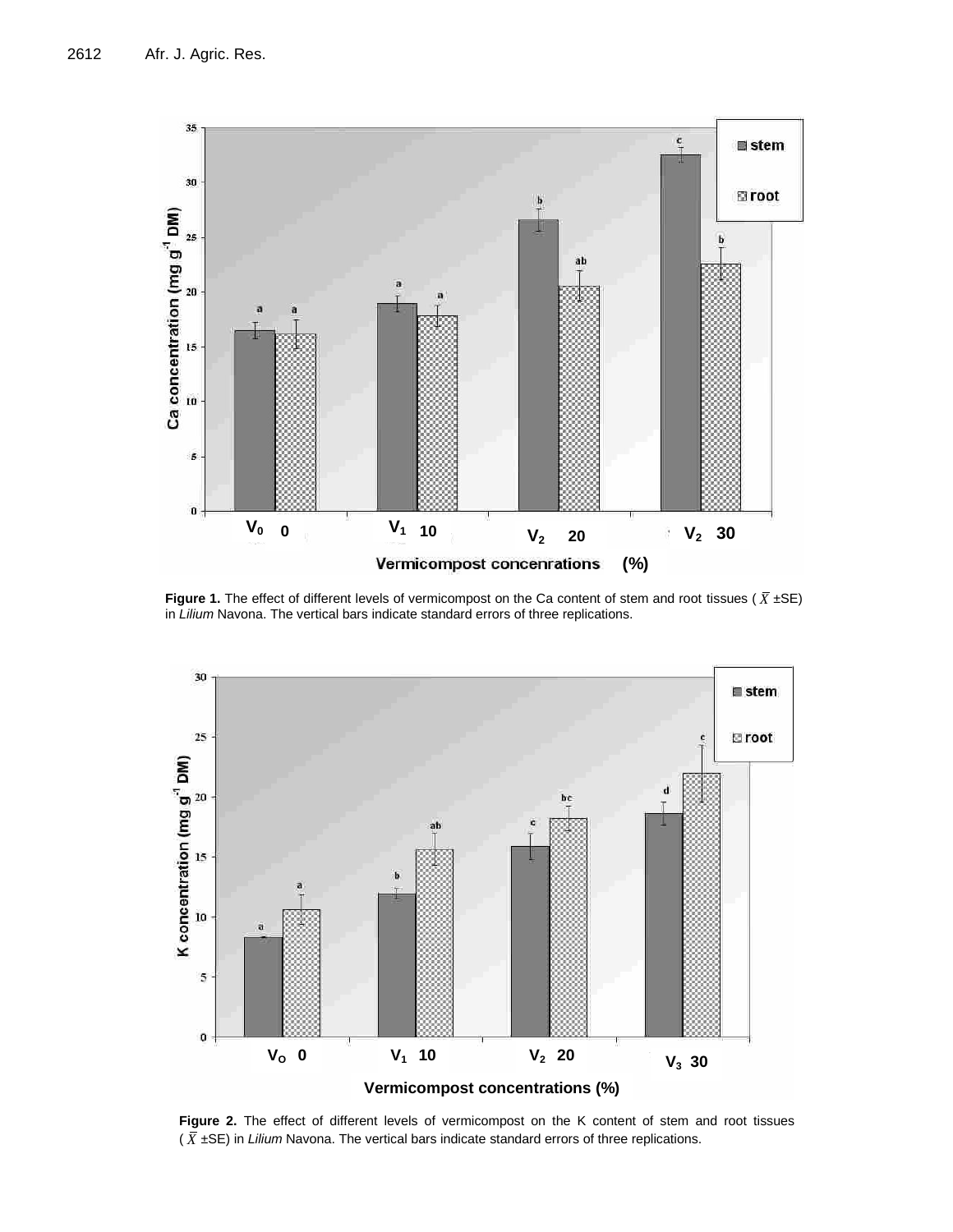

**Figure 3.** The effect of different levels of vermicompost on the Fe content of stem and root tissues ( *X* ± SE) in *Lilium* Navona. The vertical bars indicate standard errors of three replications.



**Figure 4.** The effect of different levels of vermicompost on the Zn content of stem and root tissues ( *X* ± SE) in *Lilium* Navona. The vertical bars indicate standard errors of three replications.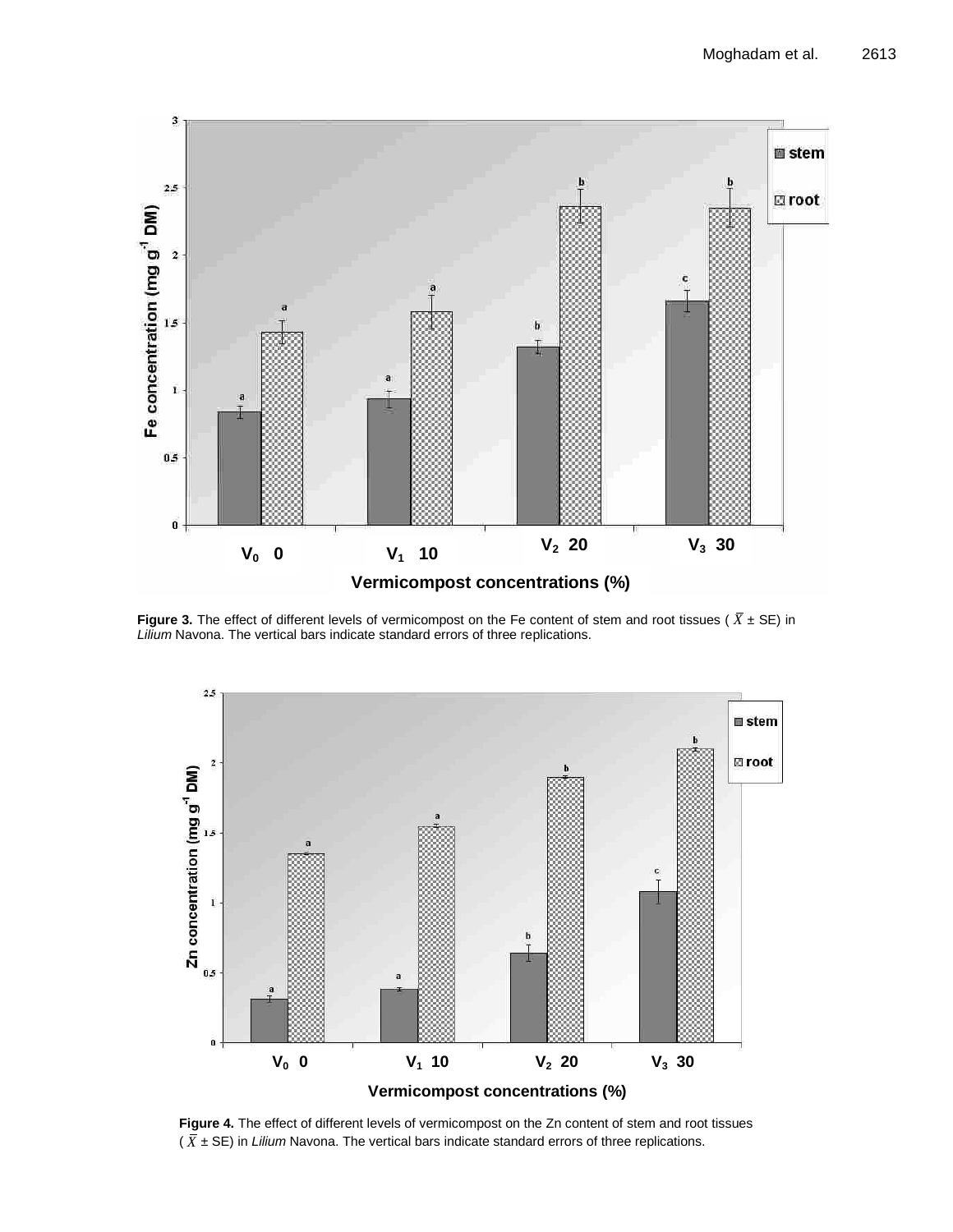

**Figure 5.** The effect of different levels of vermicompost on the root length ( *X* ± SE) in *Lilium* Navona. The vertical bars indicate standard errors of three replications.



**Figure 6.** The effect of different levels of vermicompost on the number of root ( *X* ± SE) in *Lilium* Navona. The vertical bars indicate standard errors of three replications.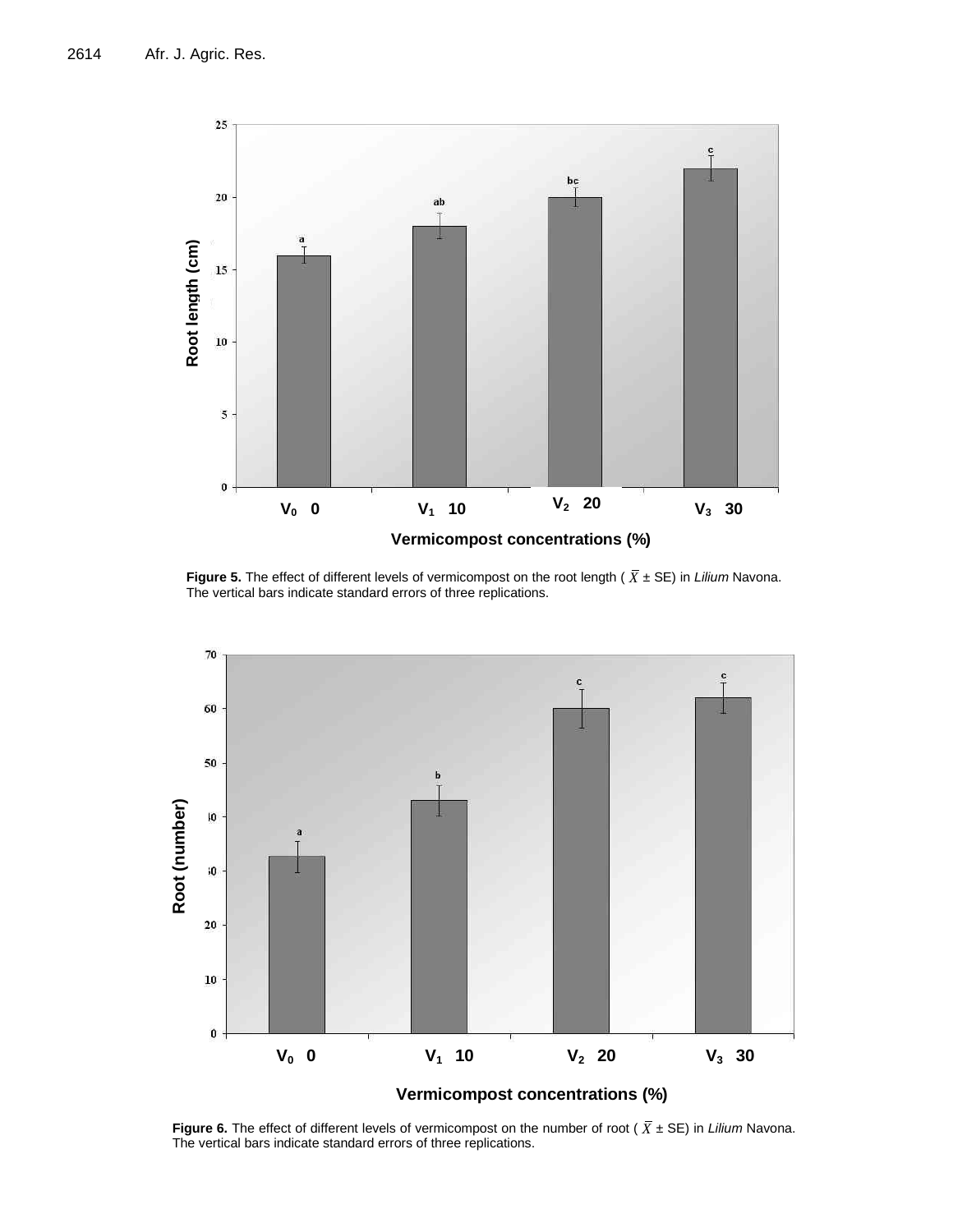

**Figure 7.** The effect of different levels of vermicompost on the GA content of root tissues ( $\overline{X}$  ±SE) in *Lilium* Navona. The vertical bars indicate standard errors of three replications.



**Figure 8.** The effect of different levels of vermicompost on stem height ( *X* ±SE) in *Lilium* Navona. The vertical bars indicate standard errors of three replications.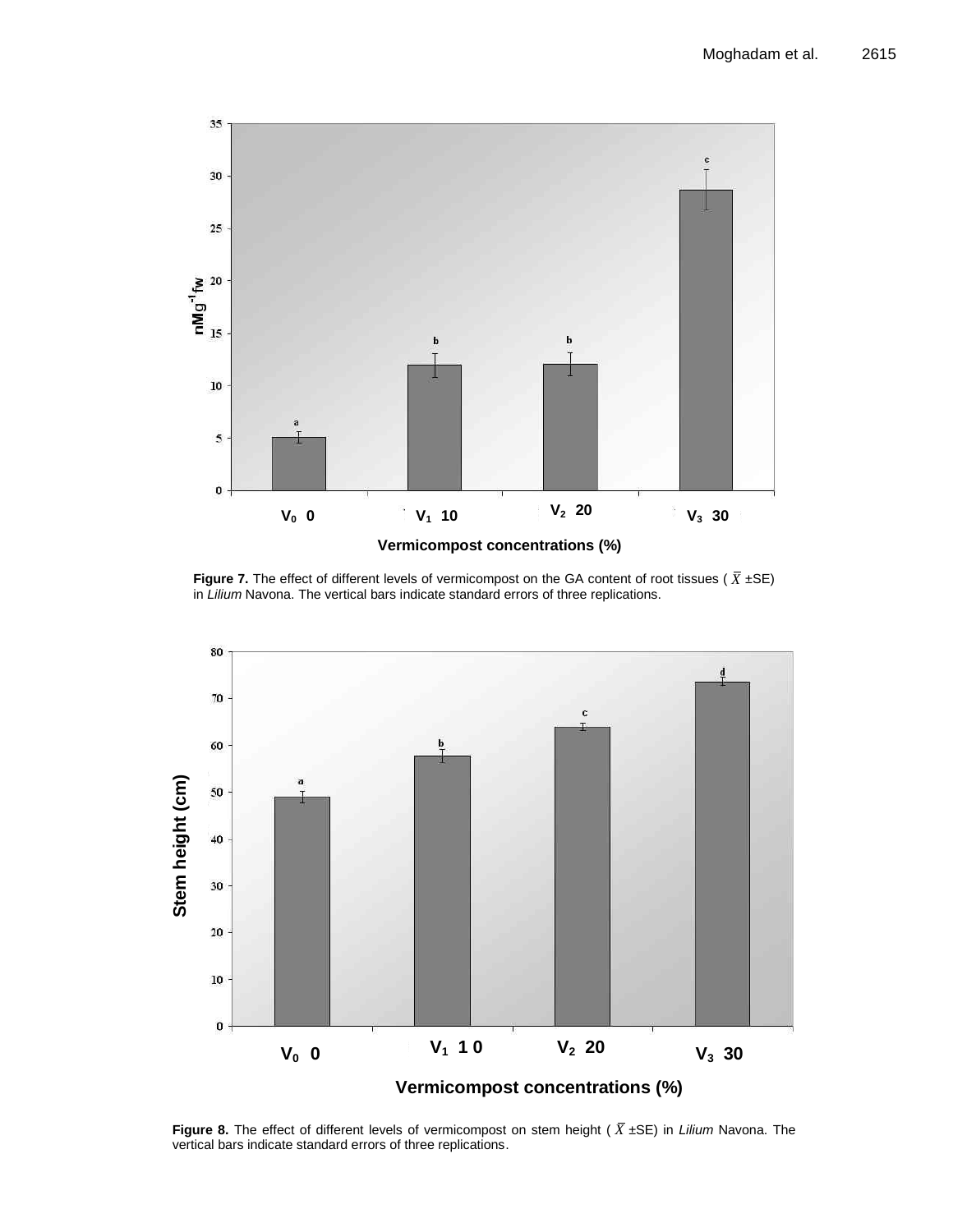

**Figure 9.** The effect of different levels of vermicompost on stem Diameter ( *X* ±SE) in *Lilium* Navona. The vertical bars indicate standard errors of three replications.



**Figure10.** The effect of different levels of vermicompost on stem dry mass ( *X* ±SE) in *Lilium* Navona. The vertical bars indicate standard errors of three replications.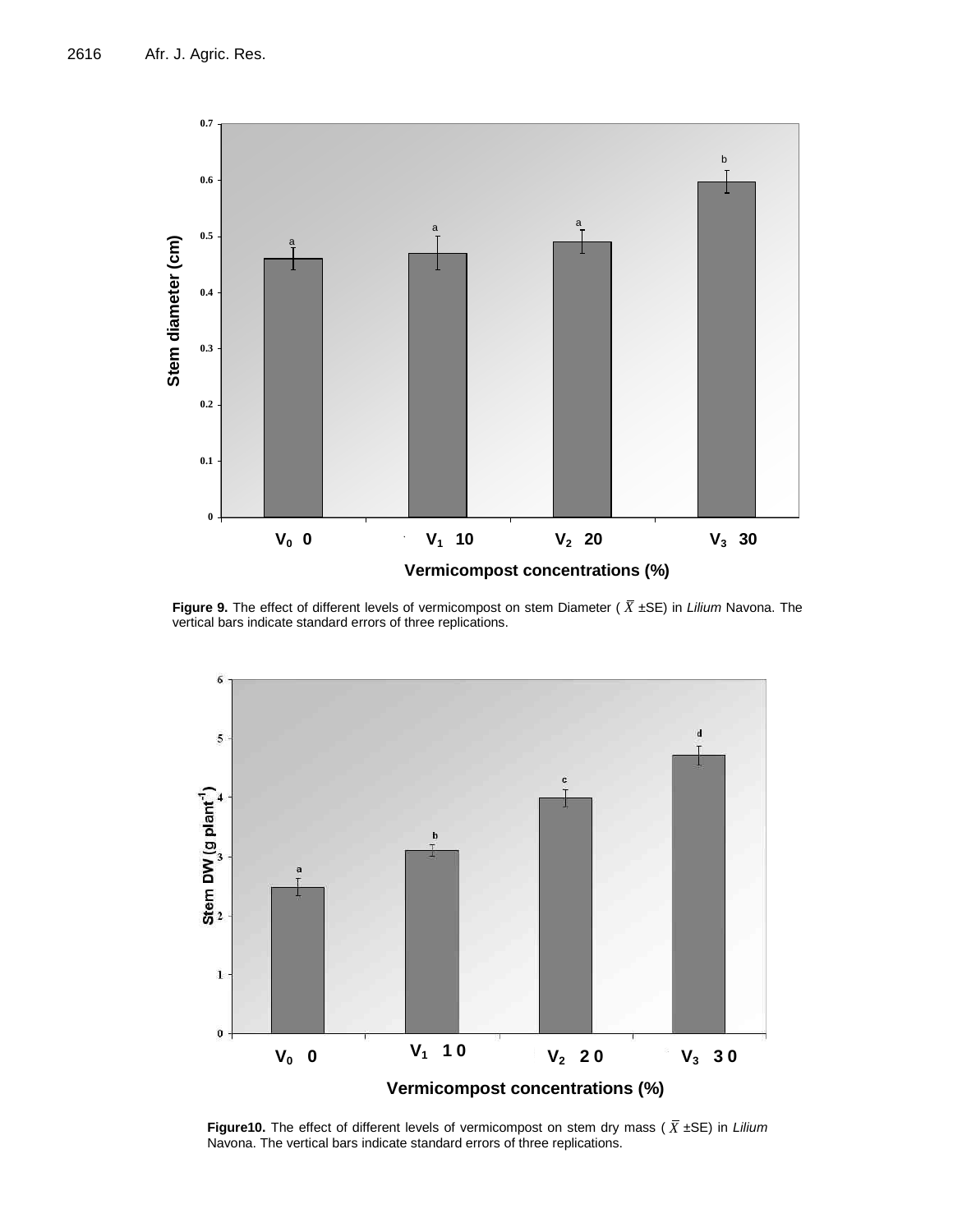

**Figure 11.** The effect of different levels of vermicompost on the number of leaves ( *X* ±SE) in *Lilium* Navona*.* The vertical bars indicate standard errors of three replications.



**Figure 12.** The effect of different levels of vermicompost on the leaf dry mass ( *X* ±SE) in *Lilium* Navona*.*  The vertical bars indicate standard errors of three replications.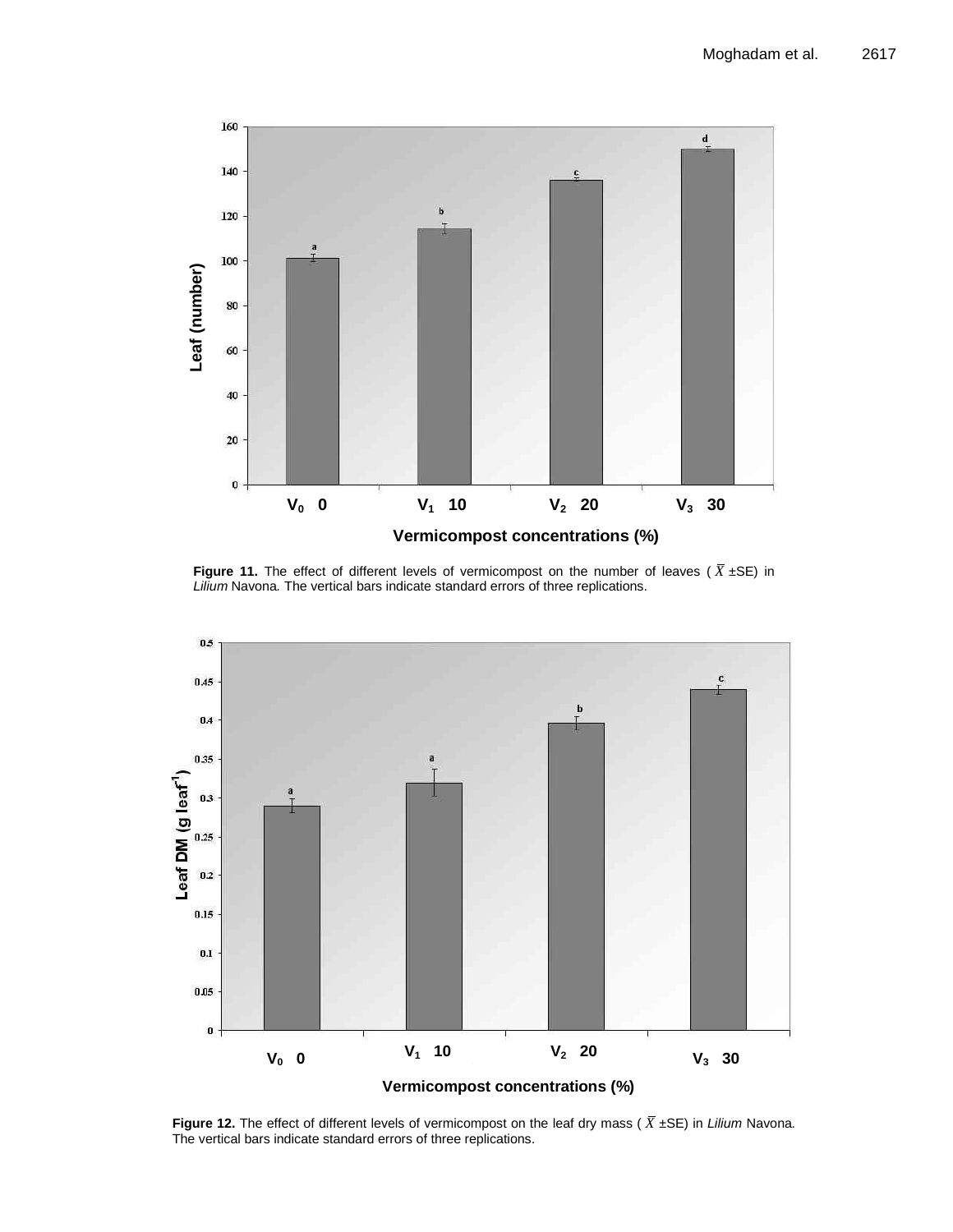

**Figure 13.** The effect of different levels of vermicompost on the flower diameter ( *X* ±SE) in *Lilium* Navona. The vertical bars indicate standard errors of three replications.



**Figure 14.** The effect of different levels of vermicompost on the number of flowers ( *X* ±SE) in *Lilium* Navona. The vertical bars indicate standard errors of three replications.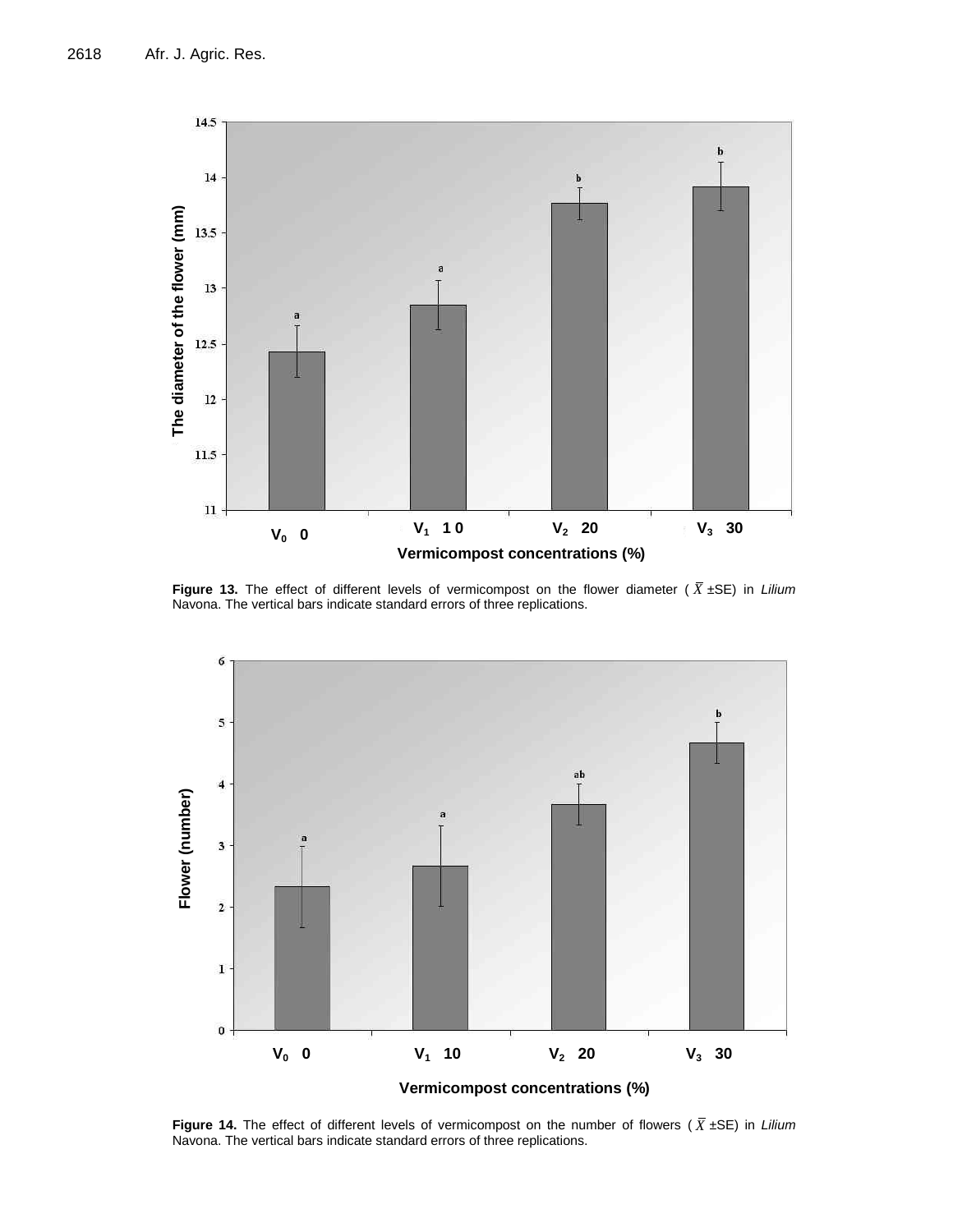

**Figure 15.** The effect of different levels of vermicompost on the time of flowering ( *X* ±SE) in *Lilium* Navona. The vertical bars indicate standard errors of three replications.

growth and development of shoot tissues. The alteration in different aspect of cellular metabolisms including content of phytohormones could be arising from the different compounds present in the used vermicompost.

**V<sup>0</sup> 0** an important factor in the control of plant morphogenesis It is proposed that the humic acid present in vermicompost may affect biochemical processes in plants (Sahni et al., 2008). Applications of vermicompost significantly increased the contents of vitamin C, phenols and flavonoids of treated plants (Wang et al., 2010). The gibberellic acid (GA) is involved in many aspects of development throughout the life-cycle of higher plants. They also mediate certain environmental effects on plant development (Hedden, 1999). Gibberellins (GAs) are signaling molecules that regulate and integrate developmental processes during the entire life-cycle of higher plants, including shoot elongation and root development (Lange et al., 2005).There is growing evidence for the presence of root based GA biosynthesis from many plant species, including pumpkin, pea, Arabidopsis and rice (Lange et al., 2005). GA biosynthesis and signaling is limited to the root tip (Kaneko et al., 2003). One of the highest GA1 expressions was observed in root tips (Silverstone et al., 1997). Regulation of gibberellin (GA) biosynthesis by endogenous and environmental stimuli is (Hedden, 1999). It has been shown that GA promotes root growth in Arabidopsis (Lange et al., 2005). GA

signaling may enable integration of aerial and root development (Gou et al., 2010). The hormone-like activities of vermicompost leads to increased rooting, root biomass, plant growth and development (Edwards, 1983, Satchell et al., 1984; Edwards et al., 1985; Tomati et al., 1988; Sainz et al., 1998; Bachman and Metzger, 2008). Vermicompost shows hormone-like activity and increased the number of roots, and consequently, improved nutrient uptake and plant growth and development (Alvarez and Grigera, 2005). Humic acids isolated from earthworm compost enhanced root elongation, lateral root emergence, and H+-ATPase activity of the plasma membrane of maize roots (Canellas et al., 2002).

The obtained results from the present research indicated that the application of the used vermicompost led to better growth and development of vermicompost treated plants as they were shown with higher number of leaves, leaf dry mass, fresh stem and dry mass, stem height and diameter, root number and length. The increased number of leaves induced by the applied vermicompost could lead to stimulated photosynthesis and increased leaf dry mass. Thus, the observed enhanced growth and development in vermicompost treated plants, especially, at 20 and 30% level of significance could result from the improved nutrition, stimulated rooting, induced changes of metabolic process and humic acid present in vermicompost.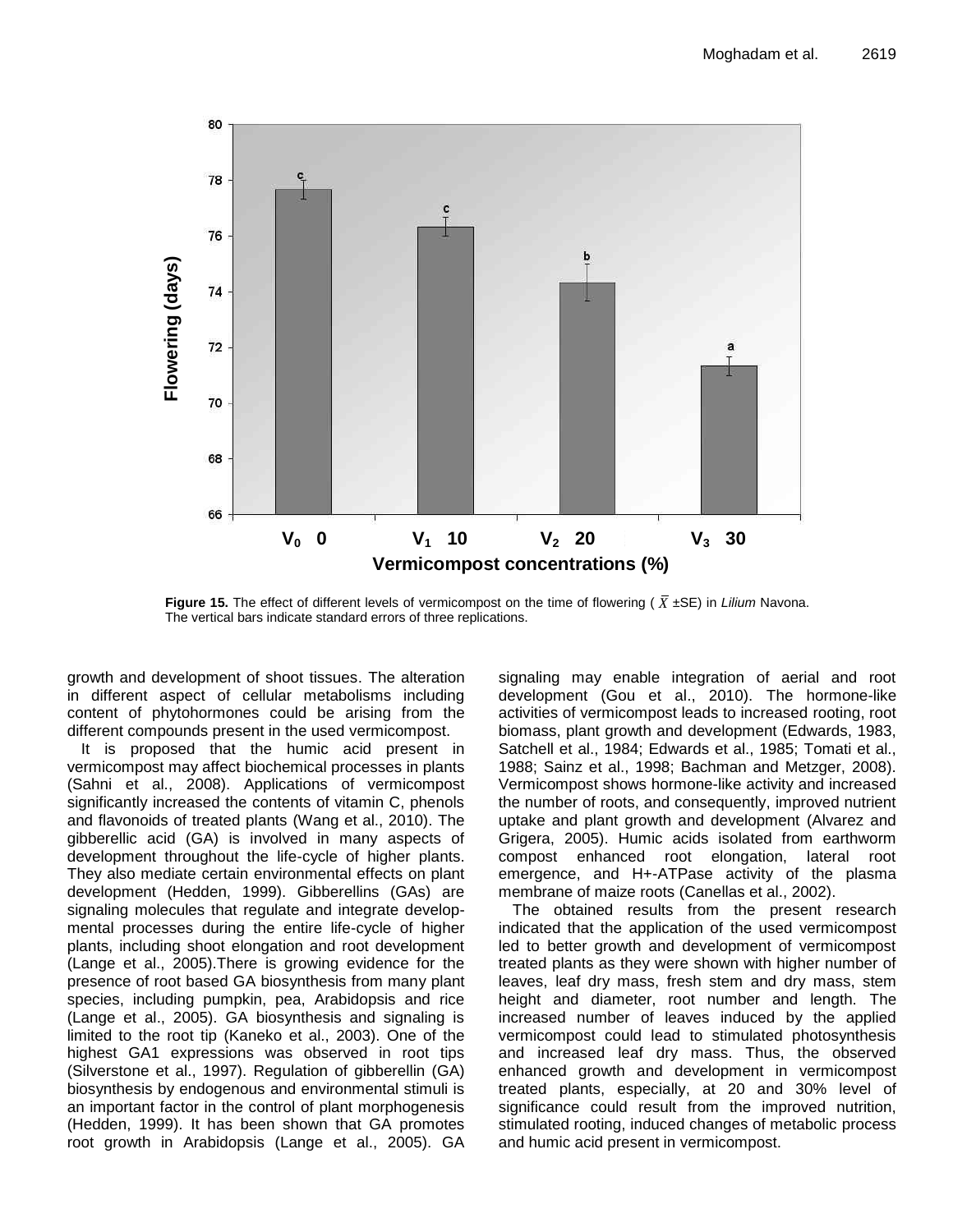The application of vermicompost increased plant leaf area, dry matter and total fruit yield in strawberries (Singh et al., 2008). Sheep-manure vermicompost as a soil supplement increased plant heights significantly (Gutiérrez-Miceli et al., 2007). Vermicompost treated plants had increased leaf area and biomass, especially, in the 10% vermicompost: soil mix (Warman and AngLopez, 2010). The enhancement of the marketable weight, leaf numbers and leaf areas by vermicompost treatments may be due to the plant growth regulators and humic acids present in the vermicompost (Wang et al., 2010).

Study on the effects of different levels of vermicompost on the time of flowering and flowers revealed that vermicompost treatments at suitable levels of 20 and 30% respectively, had improving effects on the number of flowers and their diameter and reducing effects on the time of flowering. More GA content, enhanced root system, stimulated development shown by increased number of leaves, improved photosynthesis which is concluded from more dry mass, and better nutritional status due to the applied vermicompost at optimal concentrations could lead to improved and accelerated flowering, as it was indicated by induced flower numbers and reduced time of flowering.

Incorporation of vermicompost of pig manure origin into germination media up to 20% v/v enhanced shoot and root mass, leaf area, and shoot: root ratios of both tomato and French marigold seedlings (Bachman and Metzger, 2008). Enhancement in plant growth was attributed to modifications in soil structure, access to water, increased availability of macro and micro nutrient elements, stimulation of microbial activity, augmentation of the activities of critical enzymes, or production of plant growth-promoting substances by micro-organisms (Atiyeh et al., 2001; Sahni et al., 2008). It is possible that vermicompost, in a similar way to compost, can affect plant growth by modifying the physio-chemical and microbiological characteristics of the plant growth medium (Sahni et al., 2008). Anwar et al. (2005) stated that vermicompost not only increases the availability of nutrient elements needed by plant, but also provides an optimum condition of growth and availability of nutrients by improving physical condition and functions of microorganisms. The enhancement of plant growth by mature vermicompost may not only be nutritional but may also be due to its content of biologically-active plant growth influencing substances (Atiyeh et al., 1999; Arancon et al., 2004; Warman and AngLopez, 2010). Foliar application of vermicompost leachates improved the growth parameters like leaf area and dry weight of strawberry because of the presence of humic acid (Singh et al., 2010). The results of the current study matched with the results of vermicompost effects in red clover, barley (Krishnamoorthy and Vajrabhiah, 1986), tomato (Zaller, 2007a, b) and papaya (Shivaputra et al., 2004).

However, the best results of the applied vermicompost were found in  $V_3$  group (30%), the observed differences

between  $V_2$  (20%) and  $V_3$  (30%) treatment groups were not considerable. As It was proposed that high level of vermicompost have inhibiting effects on plant growth and development and the applied vermicompost has high EC, therefore, it does not seem that the application of 40% vermicompost would result in better economic results than that of the 30%. Thus, according to the findings of the present research, it can be stated that using vermicomposts up to 30% level, is optimum and economic to producing *Lilium* Navona. This level of vermicompost could be examined for organic planting.

## **ACKNOWLEDGEMENTS**

This study is supported by the Islamic Azad University, Garmsar branch. Authors would like to thank Dr. Hamdi, Dr. Jabbarpoor and Dr. Bugar for their warming help.

### **REFERENCES**

- Albanell E, Plaixats J, Cabrero T (1988). Chemical changes during vermicomposting (*Eisenia fetida*) of sheep manure mixed with cotton industrial wastes. Biol. Fertil. Soils, 6: 266–269.
- Alvarez R, Grigera S (2005). Analysis of soil fertility and management effects on yields of wheat and corn in the rolling Pampa of Argentina. J. Agron. Crop Sci., 191: 321-329.
- Anwar M, Patra DD, Chand S, Alpesh K, Naqvi AA, Khanuja SPS (2005). Effect of organic manures and inorganic fertilizer on growth, herb and oil yield, nutrient accumulation, and basil. Commun. Soil Sci. Plan., 36: 1737-1746.
- Arancon NQ, Edwards CA, Atiyeh RM, Metzger JD (2004). Effects of vermicomposts produced from food waste on greenhouse peppers. Bioresource Technol., 93: 139–144.
- Atiyeh RM, Arancon NQ, Edwards CA, Metzger JD (2000). Influence of earthworm processed pig manure on the growth and yield of greenhouse tomatoes. Bioresource Technol., 75: 175-180.
- Atiyeh RM, Arancon NQ, Edwards CA, Metzger JD (2001a). The influence of earthworm-processed pig manure on the growth and productivity of marigolds. Bioresource Technol., 81: 103–108.
- Atiyeh RM, Edwards CA, Subler S, Metzger JD (2001b). Pig manure vermicomposts as a component of a horticultural bedding plant medium: effects on physicochemical properties and plant growth. Bioresource Technol., 78:11–20.
- Atiyeh RM, Lee S, Edwards CA, Arancon NQ, Metzger JD (2002). The influence of humic acids derived from earthworm-processed organic wastes on plant growth**.** Bioresource Technol., 84**:**7-14.
- Atiyeh RM, Subler S, Edwards CA, Metzger J (1999). Growth of tomato plants in horticultural media amended with vermicompost. Pedobiologia, 43: 724-728.
- Bachman GR, Metzger JD (2008). Growth of bedding plants in commercial potting substrate amended with vermicompost. Bioresource Technol., 99: 3155–3161.
- Canellas LP, Olivares FL, Okorokova-Façanha AL, Façanha AR (2002). Humic acids isolated from earthworm compost enhance root elongation, lateral root emergence, and plasma membrane H+- ATPase activity in maize roots. Plant Physiol., 130: 1951–1957.
- David PP, Nelson PV, Sanders DC (1994). A humic acid improves growth of tomato seedling in solution culture. J. Plant Nutr., 17(1): 173–184.
- Dominguez J, Edwards CA, Subler S (1997). A comparison of vermicomposting and composting. BioCycle 38: 57–59.
- Edwards CA, Arancon NQ (2004). The use of earthworms in the breakdown of organic wastes to produce vermicomposts and animal feed protein. In: Edwards, C.A. (Ed.), Earthworm Ecology second ed CRC Press, Boca Raton, Fl; London; New York; Washington, pp. 345–43.